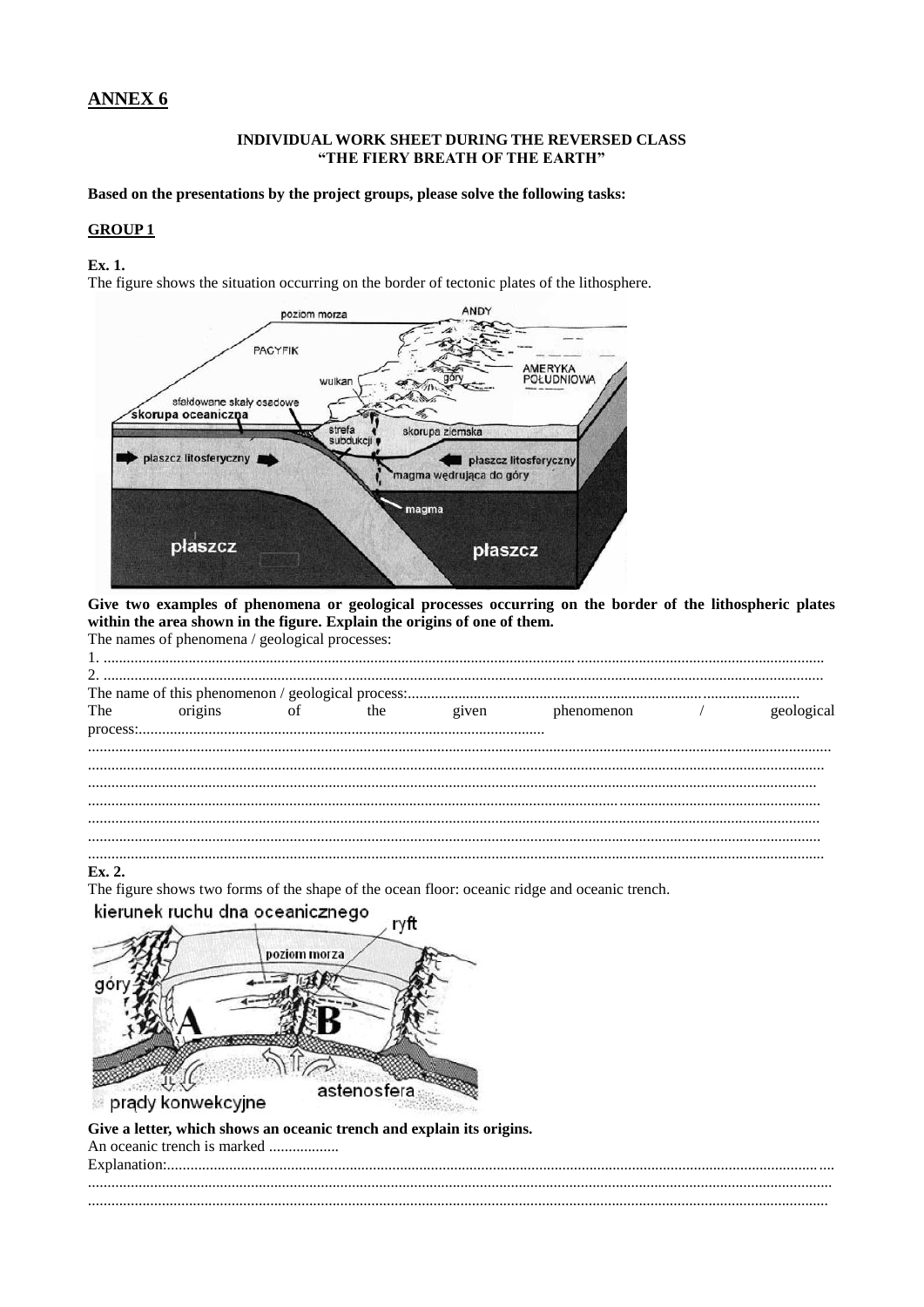Ex. 3. On the map, the letters A - D illustrate locations situated on the borders of the lithospheric plates.



# of subduction.

# 1. .......... 2. ..........

#### **GROUP II**

#### Ex. 4.

The drawings show sections through the volcano: shield (a) and cone (b).

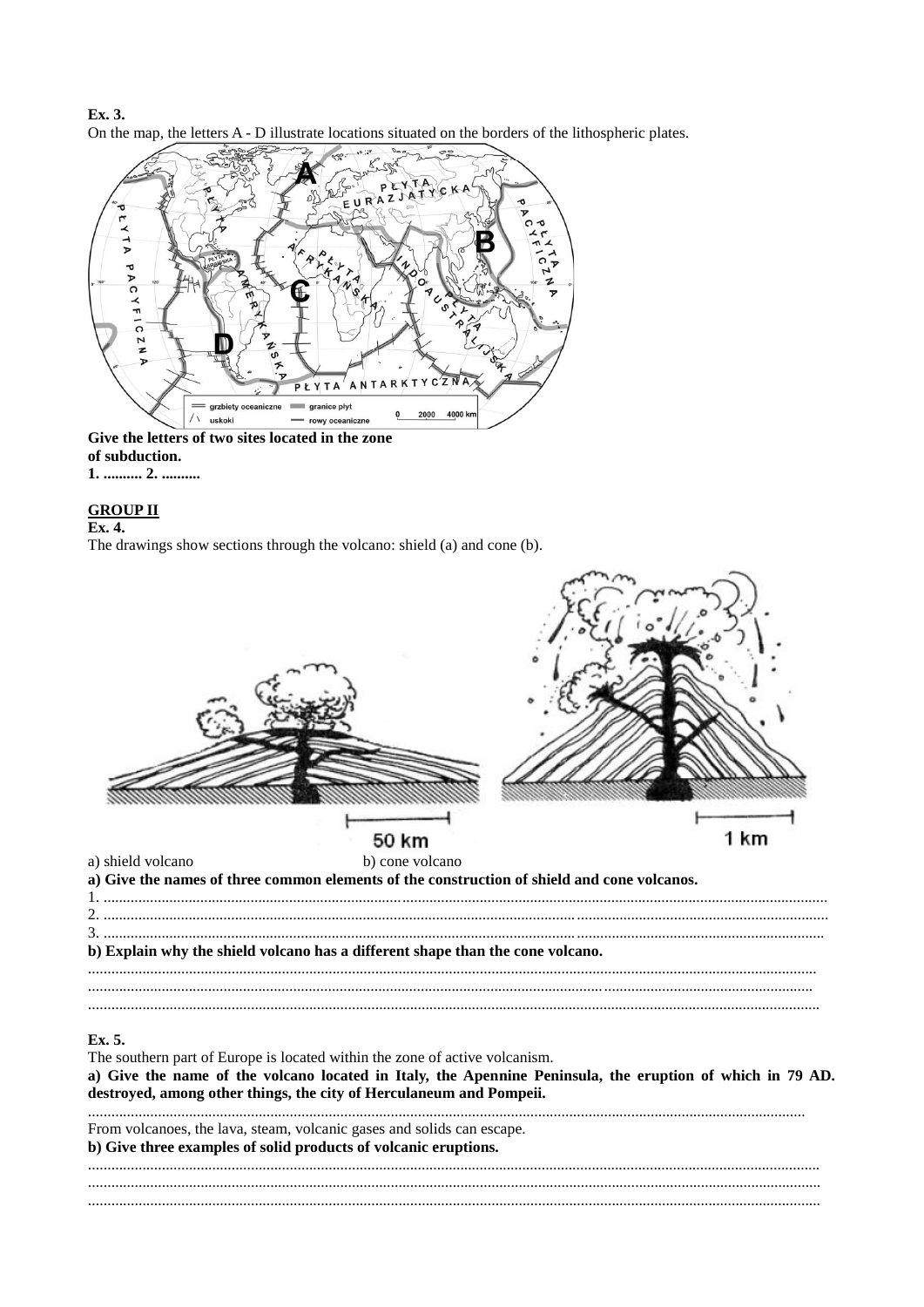**Ex. 6.**

Volcanic phenomena occur among others in the Mediterranean.

**a) Give the name of the highest active volcano in Europe, located in Sicily.**

............................................................................................................................................................................................. **b) Underline the cause of volcanic phenomena in the Mediterranean.**

*moving away of lithospheric plates, collision of lithospheric plates, the location over the hot spot*

#### **Ex. 7.**

In April of 2010, the Iceland volcano Eyjafjallajökul erupted. As a result of the eruption, large quantities of ash were rejected to the atmosphere.

**Give three negative consequences of this event for the economies of many European countries.** 1. ................................................................................................................................................................................... ....................................................................................................................................................................................... 2. ..................................................................................................................................................................................... ........................................................................................................................................................................................... 3. ...................................................................................................................................................................................... *...........................................................................................................................................................................................*

#### **Ex. 8.**

**The map shows the distribution of lithospheric plates.**



Na podstawie: A. Dylikowa, D. Makowska, T. Olszewski, Ziemia i człowiek, WSiP, Warszawa 1993

The Eyjafjallajökul eruption in Iceland was a consequence of the movement of lithospheric plates.

#### **a) On the basis of the map complete the sentences.**

Iceland is located on the border of two lithospheric plates:

......................................................................... and .................................................................................................. . (enter the name) (enter the name)

Volcanic eruptions in Iceland are a consequence ............................................ ........................................................

(enter the *moving away* or *moving towards*)

of lithospheric plates.

## **GROUP III**

**Ex. 9. Complete the table assigning these areas to the three zones related to earthquakes.** A. Pamir B. Siberia C. Himalaya D. Ore Mountains

E. Massif Central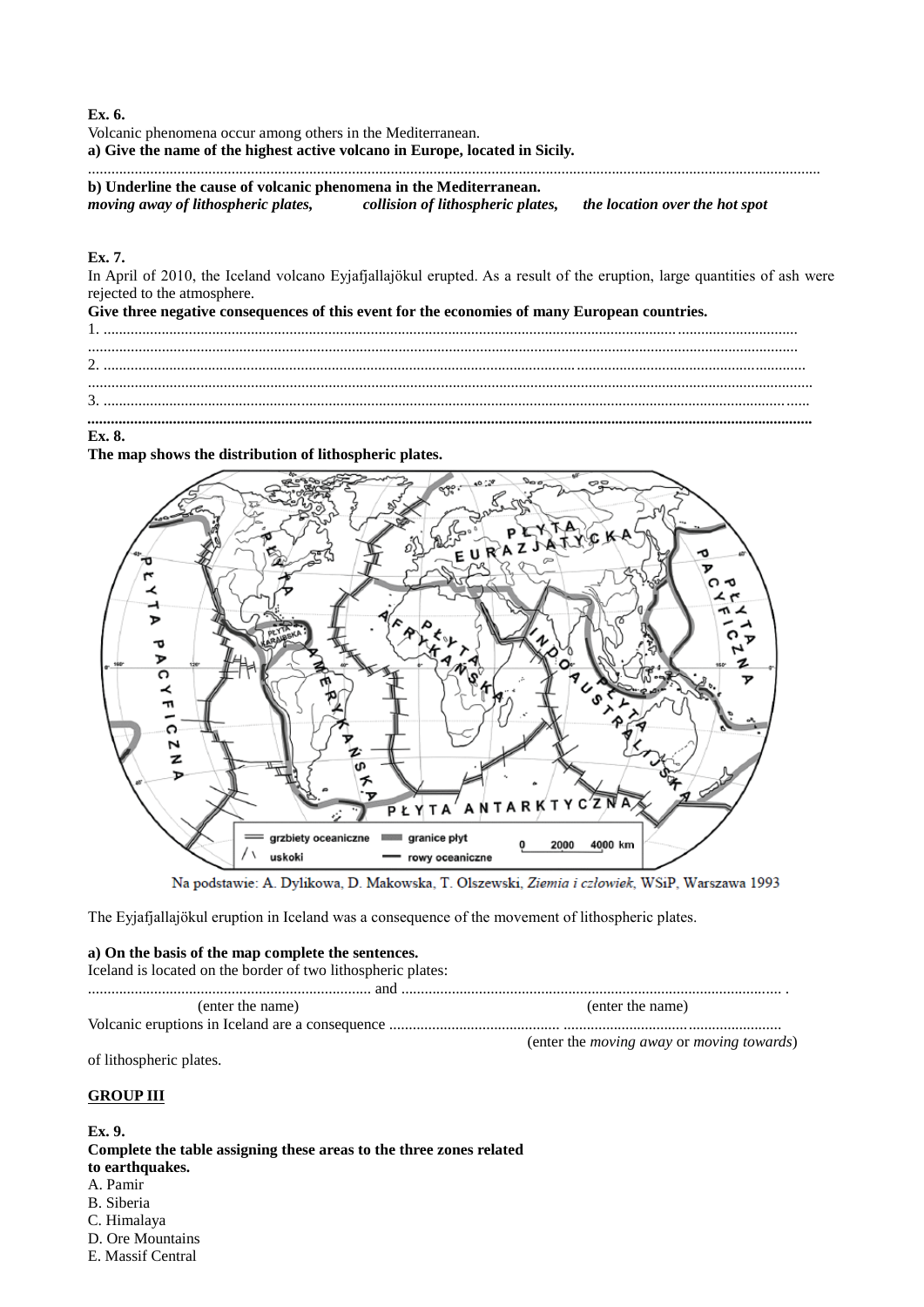#### F. Ural Mountains

|            | Strefy        |             |
|------------|---------------|-------------|
| sejsmiczne | pensejsmiczne | asejsmiczne |
|            |               |             |
|            |               |             |
| $Fx$ 10    |               |             |

**Ex. 10.**

|  | Enumerate two natural phenomena that can cause underwater earthquakes and consequently tsunamis.                                                                                                                                                                                                                                                                                                                                                           |  |
|--|------------------------------------------------------------------------------------------------------------------------------------------------------------------------------------------------------------------------------------------------------------------------------------------------------------------------------------------------------------------------------------------------------------------------------------------------------------|--|
|  | $\mathbf{1}, \mathbf{1}, \mathbf{1}, \mathbf{1}, \mathbf{1}, \mathbf{1}, \mathbf{1}, \mathbf{1}, \mathbf{1}, \mathbf{1}, \mathbf{1}, \mathbf{1}, \mathbf{1}, \mathbf{1}, \mathbf{1}, \mathbf{1}, \mathbf{1}, \mathbf{1}, \mathbf{1}, \mathbf{1}, \mathbf{1}, \mathbf{1}, \mathbf{1}, \mathbf{1}, \mathbf{1}, \mathbf{1}, \mathbf{1}, \mathbf{1}, \mathbf{1}, \mathbf{1}, \mathbf{1}, \mathbf{1}, \mathbf{1}, \mathbf{1}, \mathbf{1}, \mathbf{1}, \mathbf{$ |  |
|  |                                                                                                                                                                                                                                                                                                                                                                                                                                                            |  |

# **Ex. 11.**

The figure shows the distribution of earthquakes areas located on different depths in the Andes.



Na podstawie: W. Mizerski, Kontynenty w ruchu, Warszawa 1986, s. 126.

# **Select the correct ending of the sentence.**

Differentiation of depths of earthquakes in the Andes is a consequence of

A. collision of two continental plates.

B. moving away of the continental place and the oceanic plate.

C. moving towards of the continental and oceanic plate.

D. horizontal shifting of the continental plates to each other.

# **GROUP 4**

**Ex. 12**

### **Read the text on the volcano located in the Democratic Republic of Congo - Nyiragongo and do the exercise.**

10 000 tonnes of toxic gas are erupted daily from the pulsating heart of Nyiragongo, which have a diameter of 1,200 meters and is the largest lake of lava in the world. The lava of a temperature of 980ºC is thrown 20 meters up. Scientists are standing on the edge of the volcano and look at hell. They know that without oxygen masks and special suits they cannot take any step further. After a journey of eight hours down, Sims and Peter arrive at something like the coastal zone of the hard ground. They are at a short distance from the lake of lava.

After: *Badania wulkanów*, *Jak zmierzyć puls piekła,* Świat Wiedzy 2/11, September 2011

**On the basis of the text and your own knowledge give two positive and negative consequences of the volcanic phenomena for the geographical environment.** Positive consequences

1. .................................................................................................................................................. .................................................................................................................................................. 2. .................................................................................................................................................. ..................................................................................................................................................